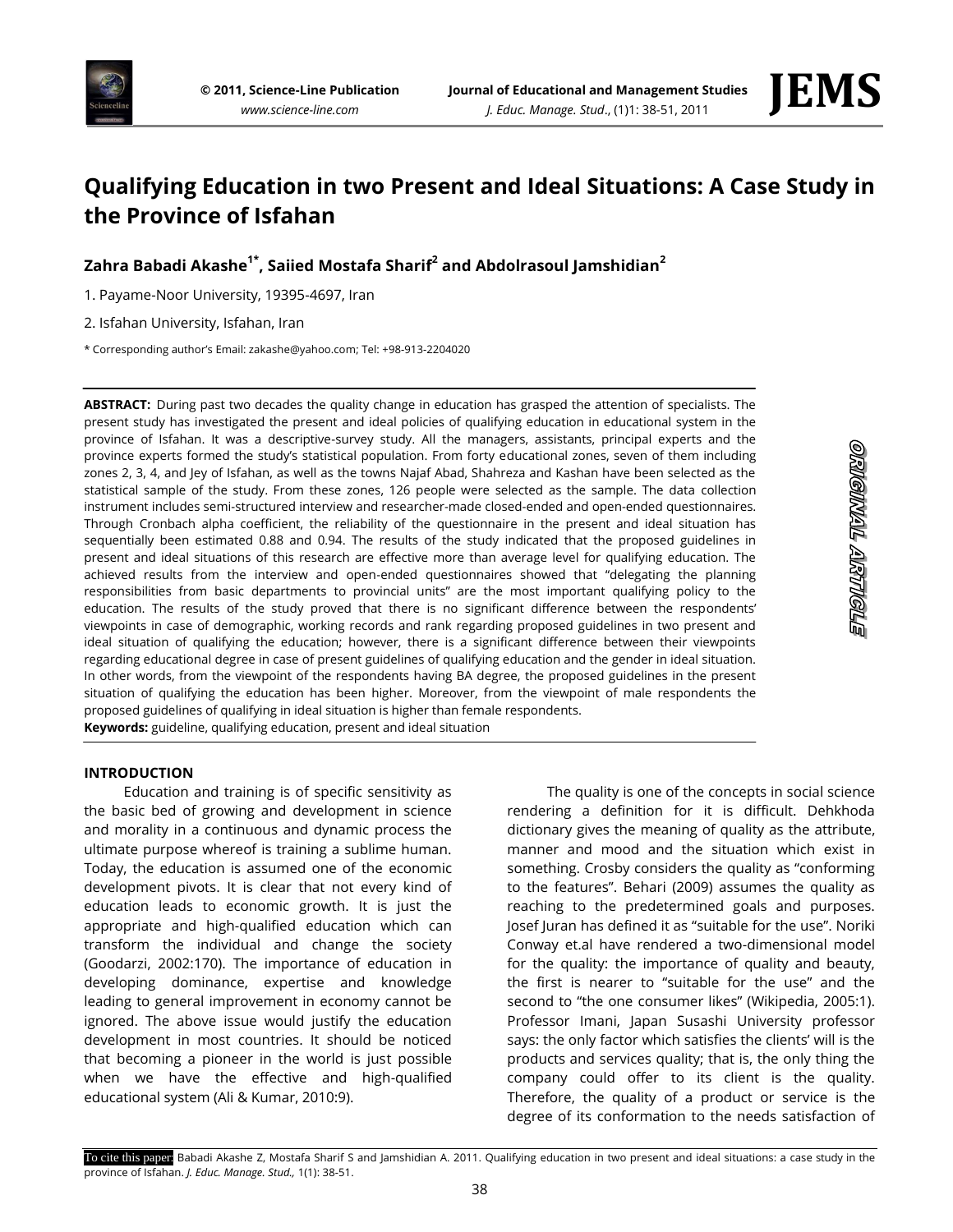the client (Salimi, 2003:27). Gervin has divided the quality definitions into five categories:

1. Non-experimental definitions: these definitions are abstract and personal, but they are beyond rational descriptions and according to measurement and they relate to the concepts such as beautiful and lovely.

2. Production-based definitions: in this case the quality is seen as measurable variable and it is the criterion to measure is the objective features of production.

3. Consumer-based definitions: these definitions are to some extent abstract and individualistic. Here the quality is a device for the consumer satisfaction.

4. Producer-based definitions and

5. Value-based definitions: these definitions explain the quality in case of charges. He states then that at the present time the consumer-based definitions dominate other definitions (Lagrosen, Hashemi & Leitner, 2004).

What adds to higher ambiguity of the meaning of the quality is that this concept like any other valuebased word cannot be explained and interpreted; it is a variant and dynamic concept and it is possible that what is today considered quality, will not be so tomorrow (Azizi, 2000:27). In all educational patterns, reaching to the wishes, the way imagined and depicted in each pattern is the ultimate aim and destination, so it is through their strong relationship that the quality finds meaning and is put under assessment and evaluation (Hoseini Sarvari, 1999:181). In an educational system, quality means reaching to predetermine and approved standard. That is, the purpose of the quality is to make sure about doing action and activities in the form of programs through following the approved standards (Yazdan Panah, 2003:279).

The education quality plays a significant role in the nations' development process. Therefore the issue of qualifying education has precedence over all nations. The quality has various aspects and it is a complex and multidimensional concept (Newton, 2007:14). However there is agreement in case of basic aspects of education quality. These aspects include:

- A healthy learner, ready for participation and learning who is supported by the family and society.

- The content which would be reflected in the syllabi and educational material in order to get the knowledge and the required skills specially triple-skills for the life.

- The procedures wherein the experienced teachers would apply educational student-oriented approaches in classes as well as efficient and appropriate evaluation to facilitate the learning and decrease the disagreements.

- The results which involve knowledge, attitude and skill and it relates to national purposes of education and positive participation in the society (UNICEF, 2000:1).

The seminal moment in education is the one wherein the student learns. The research and experience indicate that learning is not the result of a specific factor such as a pamphlet, syllabus or even the teacher. Learning depends on the whole learning context and the combination of all inputs. Education is the result of all factors (International Institute for Educational Planning Newsletter: 2000:2). UNESCO (2005) considers good teaching, related syllabus, equipped educational environment, effective management and the application of learner-oriented methods the effective factors to get to the quality.

# **MATERIALS AND METHODS**

The quality of education and training, in fact, depends on the quality of the factors which take part in producing this service. These factors include the followings: The quality of the students as the receivers of education and the applicants of accessing to knowledge which comprises the applicant part.

1. The quality of the teachers as the suppliers of education service would make the presenters of knowledge who form the supplier part. The teacher quality is a general concept which include their knowledge, skill, personal features and personal values, attitudes and believes (European Teachers Education Institute, 2006:7). Din believes that the education quality which directly depends on the teaching quality in the class. This is a fact which affects scientific qualifying, topical knowledge, teaching competence and skill and the teachers' commitment in teaching and learning process.

He knows the teaching as an art which would be improved by education and apprenticeship and getting experience. So the competent and skillful teachers are important elements in reconstruction of educational system (p.236). According to Bahari (2009) the teachers' teaching quality is more important than their research and study ability (p.4).

2. The quality of required facilities and equipments to provide a suitable environment wherein the act of education would be presented in a more effective way.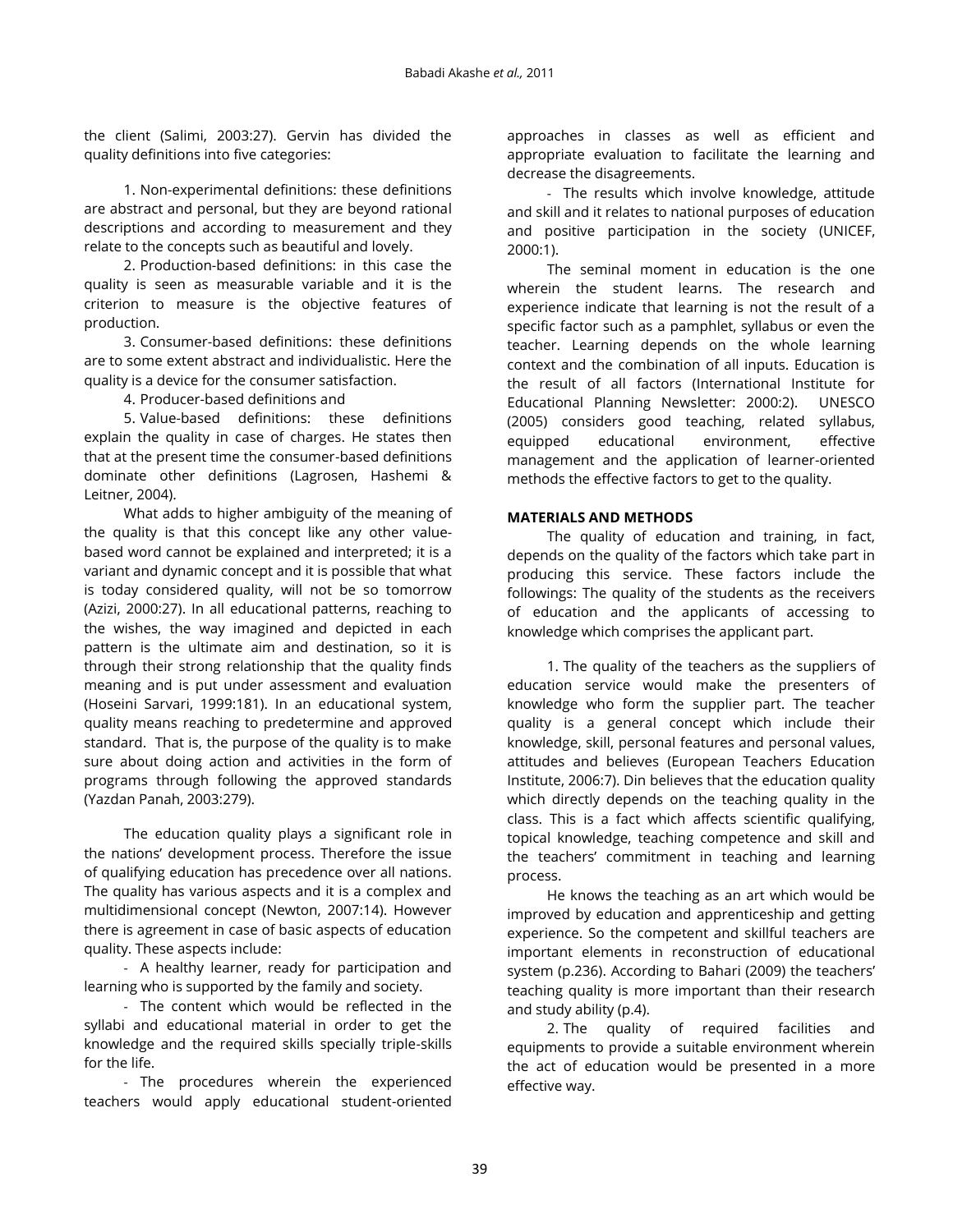3. The quality of official services of leading organizations and educational planners in the society, those who depict educational quantitative and qualitative goals and allocate the needed sources according to it (Emad Zade, 2000:218).

According to Heyneman's studies (2004) different countries are put into four levels regarding educational quality:

**A level**: in A level which Asadi (2004) calls this stage non-professional, the educational system has features such as: inexperienced teachers, low standard plans, accentuating on memorized corpus and flexibility against changes (p 14).

**B level**: Verspoor (cited in Asadi, 2004) call this stage the mechanical stage of quality. At this level, each country can provide an annual book for each student. The socialist societies and the people of the republic of China would allocate an annual book for each student; however these books are in low quality in case of content.

**C level**: at the third level more than one type of book is available, the teachers have the right to choose suitable for the students' needs and they are the managers and the directors rather than information renderers. It is the Verspor's normal stage.

**D level**: the educational system at professional level has features such as instructed teachers, versatile syllabi, variable and accessible educational material, using developed teaching methods which are flexible against changes (Asadi, 2004:14). Each country has specific problems such as: lack of motivation within students, the flexibility of the syllabus and inapplicability of management, which to some extent can overcome these issues through specifying charges and noticing more to charges other than salaries. Most of the students go to the schools with A and B educational quality levels and sometimes to C level and seldom to D level. The east and south Asian countries respond just to 57%, Latin American to 10% and African to 11% of the students (Heyneman, 2004:446).

The educational idioms related to education quality have experienced three trends in all over the world:

# **A-first trend: guaranteeing internal quality B- second trend: interactive quality in**

## **education C- third trend: guaranteeing the future quality**

Education quality in the first trend focuses on the effect of teaching processes specially teaching and learning processes. The quality of education points to reaching planned goals especially the educational results related to children.

From the 1980s the second trend regarding the quality of education and guaranteeing it has begun. The quality of education in this stage points to the customers' consent from the educational services (processes and results). The educational supervision, examining the quality, using the quality indices, checking the basic customers' consent, report and responding to the society, parents and the society cooperation in the school management and planning the development of teaching are the cases been applied to provide interactional quality in education.

Now the fast globalization, the long-lasting effect of information technology, economic slump and extreme demand for the economic and social development, local and international competitions would pave the way for deep reforms in Asian countries, Oceania and other areas. At this time policymakers and trainers of each country should think of the manner of change in developing curriculum and teaching and make the people ready for the future. Even in spite of the customers' consent from the quality of educational services and being respondent for educational institutions toward the society, if the educational goals, content, processes and the results does not relate to the future needs and challenges, the education will be ineffective. Therefore the relationship between the education and the future is one of the important elements in the issue of the quality of education. That is, in addition to the internal and interactional quality, we should have a high-quality education for the future (Cheng, 2003:204-207).

The increase of educational standards and accessing to the quality is a critical and vital activity. Different countries have applied various approaches and guidelines to get to the above aims. Chapman and Harris (2004) have highlighted the following guidelines in order to improve the schools quality: the improvement of physical environment of the schools, professional and continuous development of educational staff and providing a rich information environment.

Chapman, Weidman, Cohen and Mercer (2005) in a study carried out in Kirgyzstan, Tajikistan, Uzbekistan, Kazakhstan and Azerbaijan to compare the manner of education quality improvement, concluded that: despite the education quality being the common purpose of all five countries, various guidelines have been applied to reach to the quality. Some of their guidelines to qualify the education are pointed out below:

- noticing the learning environment through constructing the sports saloon, private schools and vocational colleges.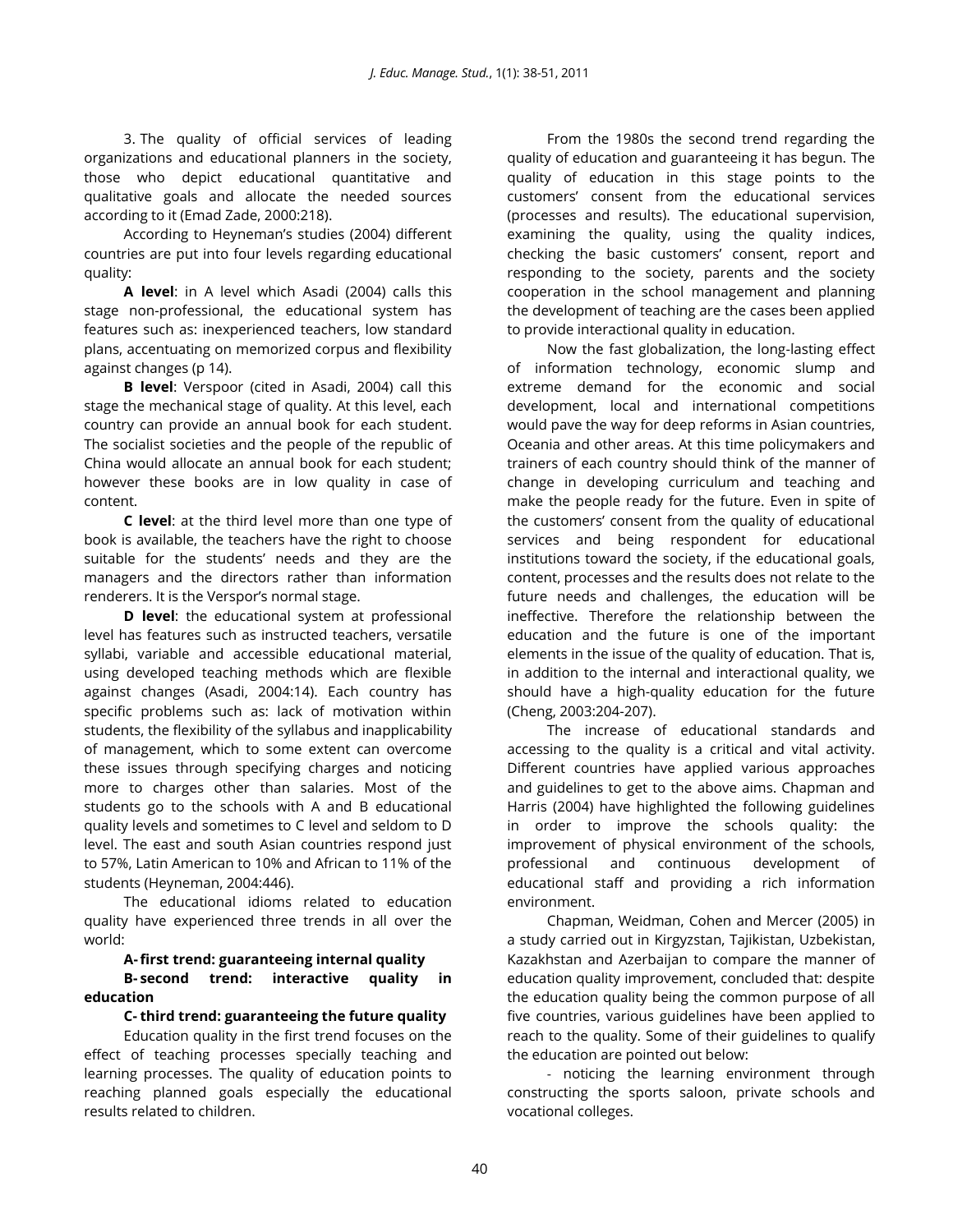- the application of new teaching techniques.

- parents' cooperation for decentralizing teaching management.

- raising the payment of the teachers and employing qualified and skillful people in education.

It is obvious that the result of placing children in the class regardless of taking the quality of education and learning results into account, their dominance is on fewer parts of knowledge, attitudes and skills which should be gotten for later education or generative life. Without high-qualified education the people cannot act as a successful individual in the development process in adulthood (Allemano, 2004:2). The studies indicated that in low and average income countries, generally, the quality is low; and in some countries in spite of the increase of registration rate, the quality has decreased (Thornley & Perera, 2005:7). Working group non-formal education (2003) considers the weakness in educational quality of the schools in Burkina Faso the result of the lack of qualified teachers, unsuitable educational knowledge, inappropriate supervision and examination, the lack and inaccessibility to helpful books and sources, high proportion of the teacher to the student or the student to the class, unsuitable employment condition for the teachers, inappropriate nutrition and sanitation for the students, insufficient taken time for education and the parents' illiteracy (p:12).

Ping (2011) believes that the loss of formal and professional education would lead to the lack of ability and experience in teaching and he considers participation in "speaking, listening, assessment" activities helpful in people's dominance on teaching techniques. Tahir, Ahiru & Modibbo (2005) in a study titled "improving the quality of education in Nigerian emigrants" have identified factors terrifically affecting teaching quality and applicability. These factors include:

- applying unsuitable and unrelated teaching method and educational material as well as the syllabus

- the lack of substructures and the bad condition at emigrants' schools

- The lack of teachers and the low-level skills and required qualifications for teachers.

According to Harvey & Williams (2010) cooperating teaching concomitant with creating relationship skills, conducting self-assessment and assessment by the cooperators, noticing to designing curriculum and developing employees are among the activities to reach to the quality in educational systems.

The education system is the largest organization and corporation of the society and it has a very important mission which is providing the students' growth background and outbreak of the potential

aptitudes. If the students are efficient, the production and the output of this system which is the students and educated people will be efficient too (Asadi, 2004:18). In fact the health of each society depends on the quality of the educational system. If the students don't learn the needed values, norms and the social skills for being a good citizen and don't get the needed skills and expertise to effectively do the individual and social responsibilities, the educational units won't do their mission completely. Reaching to this mission calls for attending to the quality of educational system (Eshaghian, 2003:9). Not paying attention to the quality of educational system, from the one hand, would lead to educational failure which causes high economic damages and non-estimable as well as non-recoverable psychological and social damages; and it delivers the educated people from this system who are inapplicable and non-generative manpower, on the other, which not only are able to solve their problems, but also brings about the problems for themselves as well as society (Jafari Harndi, 2004:21). Therefore investigating and studying the quality of education and the guidelines for its improvement and increase is necessary.

## **Research questions:**

1. How much the proposed guidelines to qualify the education in the present condition are effective in the province of Isfahan?

2. How much the proposed guidelines to qualify the education in the ideal condition are effective in the province of Isfahan?

3. What are the difference between the proposed guidelines in the present and ideal condition regarding demographic factors (educational degree, rank, working records and gender)?

4. What are ten important guidelines of qualifying the education in the province of Isfahan?

**Research type**: the present research is descriptive-survey study.

**Statistical population**: the statistical population of this research includes all managers, assistants, principal experts, and the experts of the offices of education in the province of Isfahan. According to the statistics given to the researcher from the statistical and budget experts of the chief office of education in 2006, the total number of statistical population of the research was 1539.

**The sample and the sampling method:** from forty zones in the province of Isfahan, seven zones were selected through clustered sampling method which includes zones two, three, four, and Jey of Isfahan and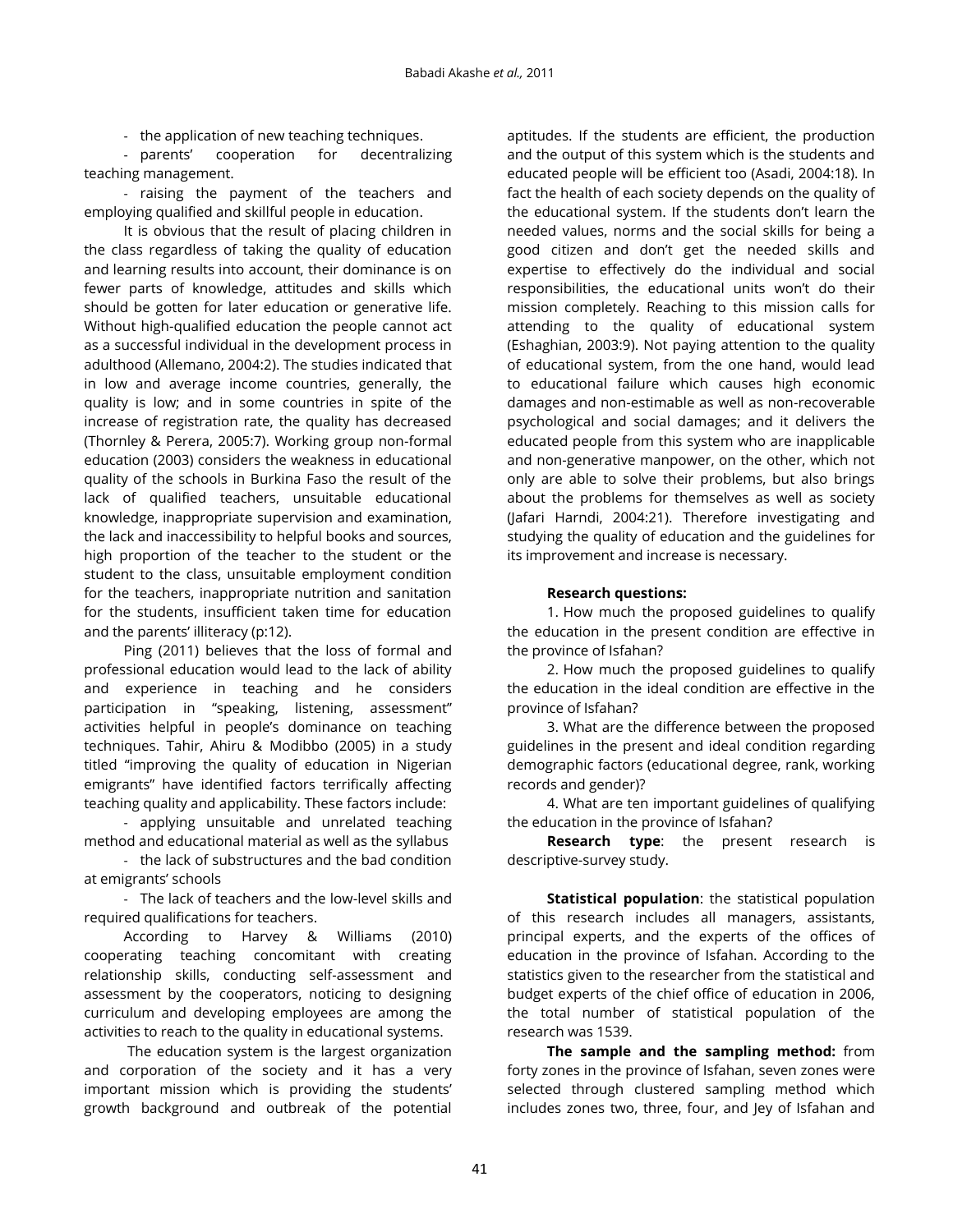the towns of Shahreza, Najaf Abad and Kashan. Then the aimed samples who were 126 people were selected via stratified sampling appropriate for the sample size.

**Measuring instrument:** in the present research the semi-structured interview with one question and the researcher-made questionnaire were applied. In order to design and edit the research questionnaire with 16 assistants, principal experts and the experts from the chief office of education and the zones two and three in the province of Isfahan were interviewed. According to the data from the interview and the studies carried out by other researchers a questionnaire including 29 closed-ended questions in Likert-scale and one openended question were provided.

### **Data Analysis:**

The questionnaire was given to some faculty members of Isfahan University to determine the content validity. Afterwards, they were distributed within 27 people for experimental administration. Via Cronabch alpha, the reliability of the whole questionnaire and each of the questions was calculated. The reliability of the whole questionnaire in the present and ideal condition was estimated, in order, 0.88 and 0.94. To

analyze the data the SPSS software was applied. Analyzing the research data was conducted in two descriptive and inferential statistics. At descriptive level, frequency, mean percentage and cumulative percentage on the one hand and at inferential statistics, one-way ANOVA, paired t test and Tukey test were applied.

## **RESULTS**

**First research question:** how much the proposed guidelines to qualify the education in the present condition are effective in the province of Isfahan?

According to the data in table 1, the most cumulative percentage was the options "high" and "very high" related to items "the improvement of physical environment in the schools" with 62.1 and the item "making clear the educational goals in all educational courses" with 57.2, and the lowest cumulative percentage related to the item "decreasing teaching hours of the teachers in order to increase the opportunities for their research activities" with 31.5.

|  |  |  | Table 1. Frequency distribution and the percentage of answers related to ideal guidelines to qualify education and training of the province |  |  |  |
|--|--|--|---------------------------------------------------------------------------------------------------------------------------------------------|--|--|--|
|  |  |  |                                                                                                                                             |  |  |  |

| Item/scope                                                                                                          | <b>The</b><br>statistical<br>index | <b>Very</b><br>low    | Low        | medium     | high       | <b>Very</b><br>high | average | <b>Cumulative</b><br>percentage |
|---------------------------------------------------------------------------------------------------------------------|------------------------------------|-----------------------|------------|------------|------------|---------------------|---------|---------------------------------|
| Delegating the planning responsibilities                                                                            | Frequency                          | 9                     | 19         | 52         | 32         | 12                  | 3.15    | 35.5                            |
| from basic departments to provincial units                                                                          | percentage                         | 7.3                   | 15.3       | 41.9       | 25.8       | 9.7                 |         |                                 |
| Strengthening planning council of education                                                                         | Frequency                          |                       | 12         | 43         | 48         | 21                  | 3.62    | 55.6                            |
| in the province of Isfahan                                                                                          | Percentage                         |                       | 9.7        | 34.7       | 38.7       | 16.9                |         |                                 |
| Using the expertise of the experts of                                                                               | Frequency                          | 5                     | 13         | 49         | 33         | 24                  | 3.46    | 46                              |
| education in providing lesson programs                                                                              | Percentage                         | $\overline{4}$        | 10.3       | 39.5       | 26.6       | 19.4                |         |                                 |
| Strengthening the management information<br>system to making clearer the educational<br>activities                  | Frequency<br>Percentage            | $\overline{2}$<br>1.6 | 18<br>14.5 | 49<br>39.5 | 38<br>30.6 | 17<br>13.7          | 3.40    | 44.3                            |
| Strengthening the idea of competent-<br>dominance at provincial education level                                     | Frequency<br>Percentage            | 15<br>12.1            | 16<br>12.9 | 41<br>33.1 | 20<br>16.1 | 32<br>25.8          | 3.30    | 41.9                            |
| Developing and improving human relations<br>in educational organization, areas and<br>schools                       | Frequency<br>Percentage            | $\overline{4}$<br>3.2 | 10<br>8.1  | 41<br>33.1 | 33<br>26.6 | 36<br>29            | 3.70    | 55.6                            |
| Strengthening the research and study<br>centers and facilitating the manner of<br>administering research projects   | Frequency<br>Percentage            | 3<br>2.4              | 19<br>15.3 | 38<br>30.6 | 33<br>26.6 | 31<br>25            | 3.56    | 51.6                            |
| Fair distribution of efficient power at<br>province level taking experiments and<br>educational degree into account | Frequency<br>Percentage            | 8<br>6.5              | 19<br>15.3 | 38<br>30.6 | 49<br>39.5 | 10<br>8.1           | 3.27    | 47.6                            |
| Making educational goals of all educational                                                                         | Frequency                          | $\mathbf{1}$          | 13         | 39         | 53         | 18                  | 3.59    | 57.2                            |
| courses into account                                                                                                | Percentage                         | .8                    | 10.5       | 31.5       | 42.7       | 14.5                |         |                                 |
| Continuous supervision on teachers'                                                                                 | Frequency                          | 5                     | 16         | 43         | 37         | 23                  | 3.45    | 48.3                            |
| function                                                                                                            | Percentage                         | 4                     | 12.9       | 34.7       | 29.8       | 18.5                |         |                                 |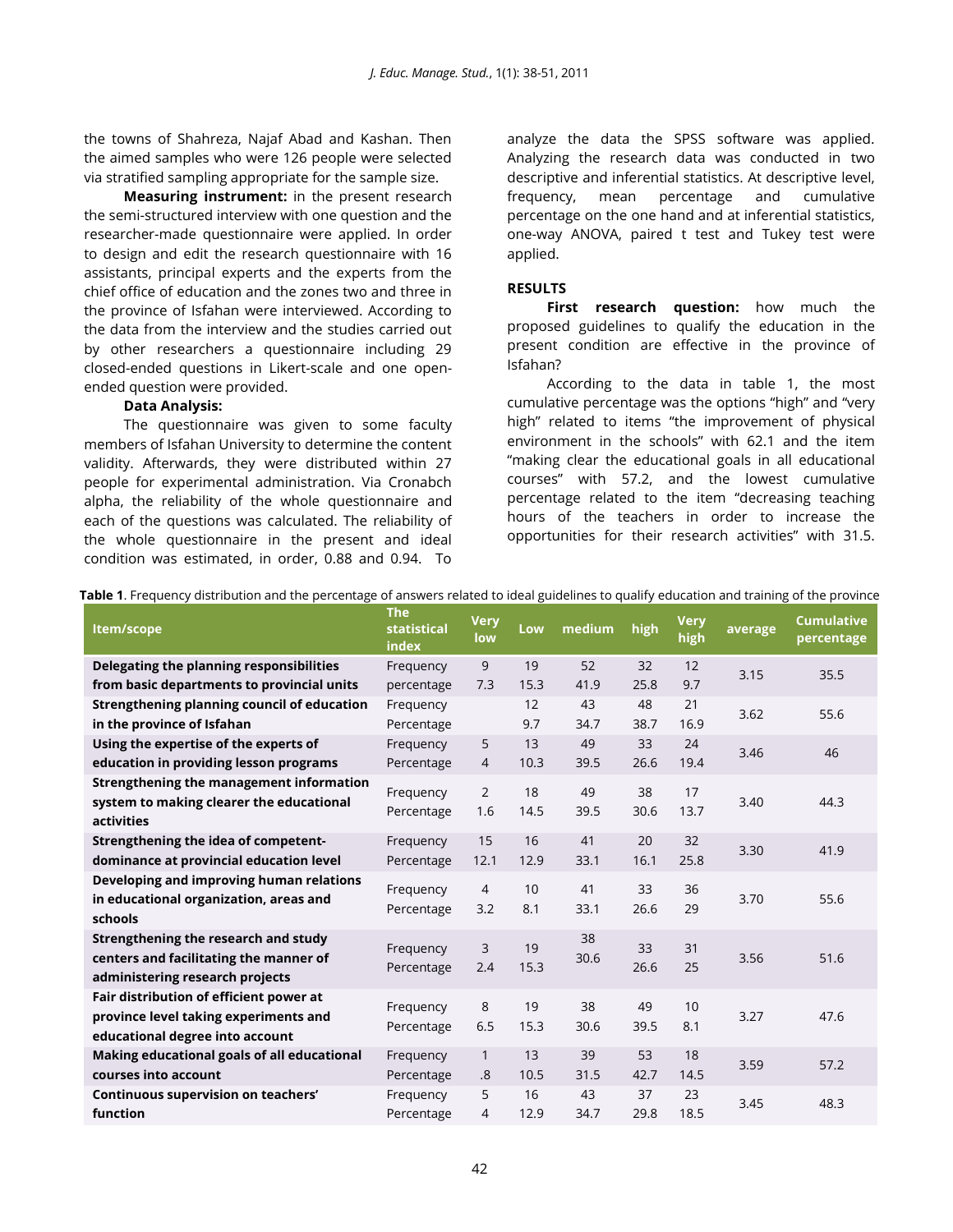| <b>Strengthening the educational groups</b>     | Frequency  | 3              | 17             | 50   | 37   | 17             |      |      |
|-------------------------------------------------|------------|----------------|----------------|------|------|----------------|------|------|
| through putting regular and continuous          | Percentage | 2.4            | 13.7           | 40.3 | 29.8 | 13.7           | 3.38 | 43.5 |
| meetings                                        |            |                |                |      |      |                |      |      |
| Continuous and regular assessment from          | Frequency  | 11             | 9              | 37   | 53   | 14             | 3.40 | 54   |
| the teachers' function                          | Percentage | 8.9            | 7.3            | 29.8 | 42.7 | 11.3           |      |      |
| Increasing the teachers' skills regarding ICT   | Frequency  | $\overline{2}$ | 17             | 35   | 43   | 27             |      | 56.5 |
| in order to its application in teaching         | percentage | 1.6            | 13.7           | 28.2 | 34.7 | 21.8           | 3.61 |      |
| Making on-the-job education of the teachers     | Frequency  | 8              | 21             | 28   | 43   | 24             |      |      |
| applicable                                      | percentage | 6.5            | 16.9           | 22.6 | 34.7 | 19.4           | 3.43 | 54.1 |
| Elevating the scientific level of the teachers  |            |                |                |      |      |                |      |      |
| through educational courses at the              | Frequency  | 17             | 10             | 44   | 25   | 28             | 3.29 | 42.8 |
| university                                      | percentage | 13.7           | 8.1            | 35.5 | 20.2 | 22.6           |      |      |
| Putting up scientific congresses to exchange    | Frequency  | 3              | 20             | 52   | 33   | 16             |      |      |
| the teachers' thoughts                          | percentage | 2.4            | 16.1           | 41.9 | 26.6 | 12.9           | 3.31 | 39.5 |
|                                                 | Frequency  | $\,8\,$        | 17             | 38   | 44   | 17             |      |      |
| Activating scientific societies of the teachers | percentage | 6.5            | 13.7           | 30.6 | 35.5 | 13.7           | 3.36 | 49.2 |
| Encouraging the teachers to action research     | Frequency  | 17             | $\overline{7}$ | 45   | 23   | 32             |      |      |
| at different levels of education                | percentage | 13.7           | 5.6            | 36.3 | 18.5 | 25.8           | 3.37 | 44.3 |
| Decreasing teaching hours of the teachers       |            |                |                |      |      |                |      |      |
| to increase the opportunities for their         | Frequency  | 16             | 26             | 43   | 24   | 15             | 2.96 | 31.5 |
| research activities                             | percentage | 12.9           | 21             | 34.7 | 19.4 | 12.1           |      |      |
| <b>Strengthening the activity motivation</b>    |            |                |                |      |      |                |      |      |
| among teachers through increasing the           | Frequency  | 22             | 16             | 40   | 28   | 18             | 3    | 37.1 |
| salaries and job benefits                       | percentage | 17.7           | 12.9           | 32.5 | 22.6 | 14.5           |      |      |
|                                                 | Frequency  | 3              | 28             | 31   | 41   | 21             |      |      |
| <b>Management stability at schools</b>          | percentage | 2.4            | 22.6           | 25   | 33.1 | 16.9           | 3.39 | 50   |
| Improving physical environment of the           | Frequency  | 6              | 15             | 26   | 55   | 22             |      |      |
| schools                                         | percentage | 4.8            | 12.1           | 21   | 44.4 | 17.7           | 3.58 | 62.1 |
| Confirming the book content to the needs of     | Frequency  | 7              | 28             | 42   | 28   | 19             |      |      |
| deprived areas                                  | percentage | 5.6            | 22.6           | 33.9 | 22.6 | 15.3           | 3.19 | 37.9 |
| Making the book content suitable for            | Frequency  | 6              | 29             | 49   | 33   | $\overline{7}$ |      |      |
| students' needs                                 | percentage | 4.8            | 23.4           | 39.5 | 26.6 | 5.6            | 3.04 | 32.2 |
| The application of new assessment methods       |            |                |                |      |      |                |      |      |
| of educational development which takes the      | Frequency  | $\,8\,$        | 24             | 42   | 39   | 11             | 3.16 | 40.4 |
| innovation into account                         | percentage | 6.5            | 19.4           | 33.9 | 31.5 | 8.9            |      |      |
| More use of problem solving teaching            |            |                |                |      |      |                |      |      |
| patterns, group work and project in             | Frequency  | 5              | 25             | 35   | 37   | 22             | 3.37 | 47.5 |
| teaching and learning process                   | percentage | 4              | 20.2           | 28.2 | 29.8 | 17.7           |      |      |
| Creating a suitable atmosphere and merry        | Frequency  | $\,8\,$        | 12             | 58   | $30$ | 16             |      |      |
| making at class                                 | percentage | 6.5            | 9.7            | 46.8 | 24.2 | 12.9           | 3.27 | 37.1 |
|                                                 | Frequency  | 9              | $20\,$         | 40   | 37   | 18             |      |      |
| <b>Strengthening educating life skills</b>      | percentage | 7.3            | 16.1           | 32.5 | 29.8 | 14.5           | 3.28 | 44.3 |
| Elevating the quality of publications specific  | Frequency  | 6              | 27             | 40   | 37   | 14             |      |      |
| for students                                    | percentage | 4.8            | 21.8           | 32.3 | 29.8 | 11.3           | 3.20 | 41.1 |
|                                                 |            |                |                |      |      |                |      |      |

**Second research question:** How much the proposed guidelines to qualify the education in the ideal condition are effective in the province of Isfahan?

According to the findings of table 2, the highest cumulative percentage was the options "high" and "very high" related to the items "continuous supervision on

the teachers' function" with 91.9 and the item "using the expertise of the experts of education in developing curriculums" with 89.5 and the lowest cumulative percentage related to the item "stability of the management in schools" with 73.3. The mean score of the answers varied between 3.95 and 4.46.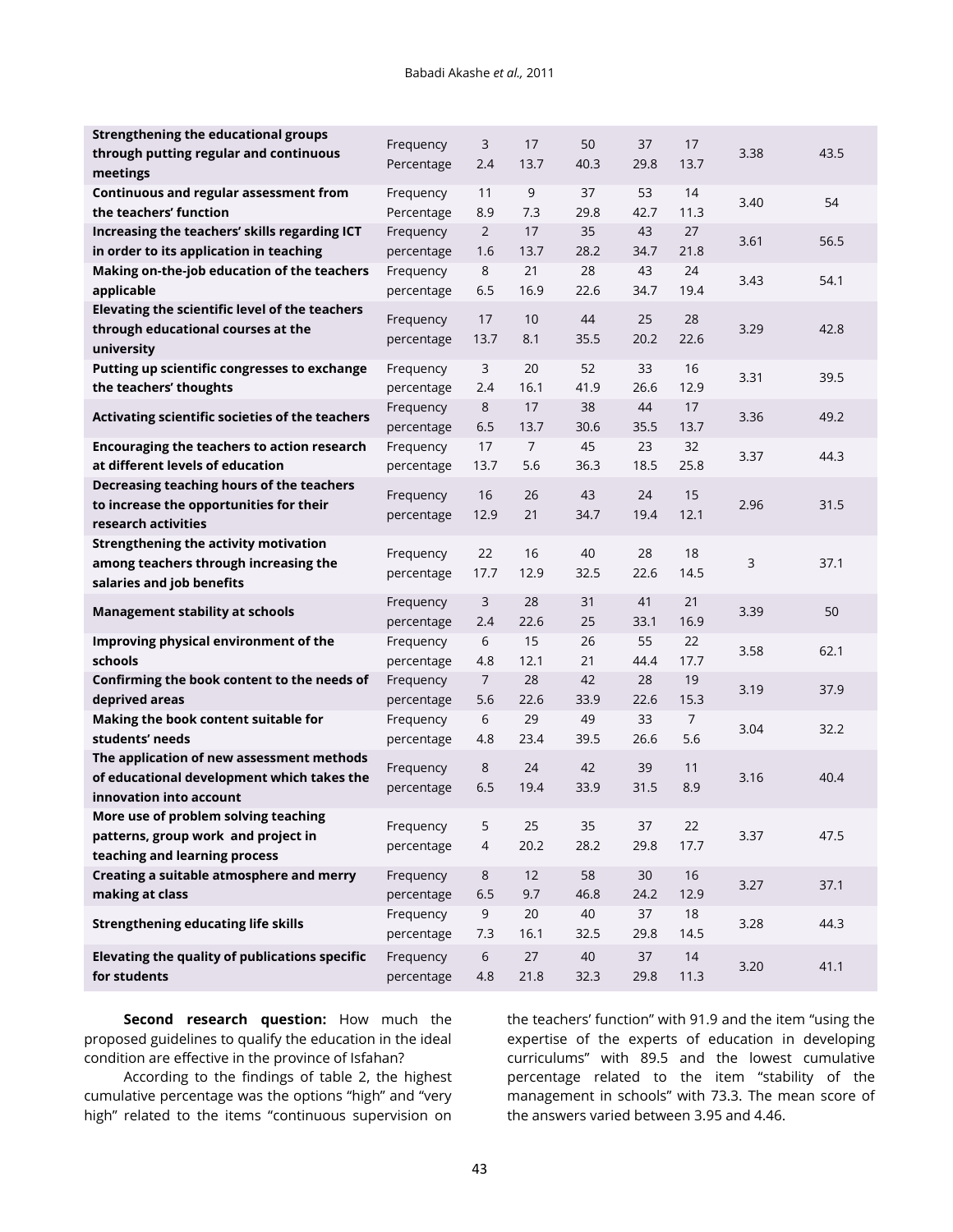**Table 2.** Frequency distribution and the percentage of the answers related to suitable guidelines dealing with qualifying the education of

|                                                                                        |                             | the province          |                       |             |            |              |         |                          |
|----------------------------------------------------------------------------------------|-----------------------------|-----------------------|-----------------------|-------------|------------|--------------|---------|--------------------------|
| Item/ scope                                                                            | <b>Statistical</b><br>index | <b>Very</b><br>low    | low                   | medium High |            | Very<br>high | Average | Cumulative<br>percentage |
| delegating the planning responsibility from                                            | Frequency                   | 4                     | $\mathbf{1}$          | 24          | 63         | 32           | 3.95    | 76.6                     |
| basic departments to provincial units                                                  | Percentage                  | 3.2                   | 0.8                   | 19.4        | 50.8       | 25.8         |         |                          |
| Strengthening the programming council of                                               | Frequency                   |                       |                       | 27          | 49         | 48           | 4.16    | 78.2                     |
| education department in the province of                                                | Percentage                  |                       |                       | 21.8        | 39.5       | 38.7         |         |                          |
| <b>Isfahan</b>                                                                         |                             |                       |                       |             |            |              |         |                          |
| Using the expertise of educational experts in                                          | Frequency                   |                       | $\mathbf{1}$          | 12          | 42         | 69           | 4.44    | 89.5                     |
| providing curriculums                                                                  | Percentage                  |                       | 0.8                   | 9.7         | 33.9       | 55.6         |         |                          |
| <b>Strengthening</b><br>information<br>management                                      | Frequency                   |                       | $\overline{2}$        | 22          | 51         | 49           | 4.18    | 80.6                     |
| system to make the educational activities<br>clearer                                   | Percentage                  |                       | 1.6                   | 17.7        | 41.1       | 39.5         |         |                          |
| <b>Strengthening</b><br>the<br>idea<br>οf<br>competent-                                | Frequency                   |                       | 10                    | 14          | 43         | 37           | 4.18    | 80.6                     |
| dominance at provincial education level                                                | Percentage                  |                       | 8.1                   | 11.3        | 34.7       | 46           |         |                          |
| Developing and improving humanistic relations                                          | Frequency                   |                       | $\overline{2}$        | 23          | 42         | 33           | 4.20    | 78.3                     |
| in educational organization of areas<br>and                                            | Percentage                  |                       | 1.6                   | 20.2        | 33.9       | 44.4         |         |                          |
| schools                                                                                |                             |                       |                       |             |            |              |         |                          |
| Strengthening research and study centers and                                           | Frequency                   |                       | $\mathbf{1}$          | 27          | 38         | 38           | 4.23    | 77.4                     |
| facilitating the procedure of conducting                                               | Percentage                  |                       | 0.8                   | 21.8        | 30.6       | 46.8         |         |                          |
| research projects                                                                      |                             |                       |                       |             |            |              |         |                          |
| Fair distribution of efficient workforce in the                                        | Frequency                   |                       | 4                     | 18          | 42         | 60           | 4.27    | 82.3                     |
| province<br>taking<br>the<br>experiences<br>and                                        | Percentage                  |                       | 3.2                   | 14.5        | 33.9       | 48.4         |         |                          |
| educational degree into account                                                        |                             |                       |                       |             |            |              |         |                          |
| Making clear the educational goals of all                                              | Frequency                   |                       | $\mathbf{1}$          | 14          | 53         | 56           | 4.32    | 87.9                     |
| educational courses                                                                    | Percentage                  |                       | 0.8                   | 11.3        | 42.7       | 45.2         |         |                          |
| Continuous supervision on the teachers'                                                | Frequency                   | $\mathbf{1}$          | 3                     | 6           | 60         | 54           | 4.31    | 91.9                     |
| function                                                                               | Percentage                  | 0.8                   | 2.4                   | 4.8         | 48.4       | 43.5         |         |                          |
| Strengthening the educational groups through<br>putting up regular and steady meetings | Frequency                   |                       | $\overline{4}$<br>3.2 | 15<br>12.1  | 52<br>41.9 | 53<br>42.7   | 4.24    | 84.6                     |
| Continuous and regular evaluation of the                                               | Percentage<br>Frequency     | 2                     | $\mathbf{2}$          | 18          | 42         | 60           | 4.25    | 82.3                     |
| teachers' function                                                                     | Percentage                  | 1.6                   | 1.6                   | 14.5        | 33.9       | 48.4         |         |                          |
| Increasing the teachers' skill in case of ICT and                                      | Frequency                   | $\mathbf{1}$          | $\mathbf{1}$          | 22          | 31         | 69           | 4.33    | 80.6                     |
| for its application on teaching                                                        | Percentage                  | 0.8                   | 0.8                   | 17.7        | 25         | 55.6         |         |                          |
| Making on-the-job education of the teachers                                            | Frequency                   | $\overline{2}$        | 3                     | 9           | 44         | 66           | 4.36    | 88.7                     |
| applicable                                                                             | Percentage                  | 1.6                   | 2.4                   | 7.3         | 33.5       | 53.2         |         |                          |
| Elevating the scientific level of the teachers                                         | Frequency                   | $\mathbf{1}$          | $\overline{2}$        | 16          | 36         | 69           | 4.37    | 84.6                     |
| through educational courses carried out by the                                         | Percentage                  | 0.8                   | 1.6                   | 12.9        | 29         | 55.6         |         |                          |
| university                                                                             |                             |                       |                       |             |            |              |         |                          |
| Putting up scientific congresses to exchange the                                       | Frequency                   | $\overline{2}$        | 3                     | 18          | 51         | 50           | 4.16    | 81.4                     |
| thoughts of teachers                                                                   | Percentage                  | 1.6                   | 2.4                   | 14.5        | 41.1       | 40.3         |         |                          |
| Activating teachers' scientific association                                            | Frequency                   | 1                     | 4                     | 16          | 53         | 50           | 4.18    | 83                       |
|                                                                                        | Percentage                  | 0.8                   | 3.2                   | 12.9        | 42.7       | 40.3         |         |                          |
| Encouraging teachers to action research at<br>different levels of education            | Frequency                   | $\overline{2}$<br>1.6 | $\overline{2}$<br>1.6 | 23<br>18.5  | 57<br>46   | 40<br>32.3   | 4.05    | 78.3                     |
| Decreasing the teaching hours of the teachers                                          | Percentage<br>Frequency     | 5                     | 8                     | 17          | 28         | 66           | 4.14    | 75.8                     |
| in order to increase the opportunities of their                                        | Percentage                  | $\overline{4}$        | 6.5                   | 13.7        | 22.6       | 53.2         |         |                          |
| research activities                                                                    |                             |                       |                       |             |            |              |         |                          |
| Strengthening the motivation to work among                                             | Frequency                   |                       | 5                     | 16          | 33         | 70           | 4.35    | 83.1                     |
| teachers through raise in salaries and job                                             | Percentage                  |                       | $\overline{4}$        | 12.9        | 26.6       | 56.5         |         |                          |
| benefits                                                                               |                             |                       |                       |             |            |              |         |                          |
| The stability of the management in schools                                             | Frequency                   |                       | 5                     | 28          | 37         | 54           | 4.12    | 73.3                     |
|                                                                                        | Percentage                  |                       | $\overline{4}$        | 22.6        | 29.8       | 43.5         |         |                          |
| Improving the physical environment of the                                              | Frequency                   |                       | 5                     | 12          | 40         | 67           | 4.36    | 86.3                     |
| schools                                                                                | Percentage                  |                       | $\overline{4}$        | 9.7         | 32.3       | 54           |         |                          |
| Conforming the book contents to the needs of                                           | Frequency                   | $\mathbf{1}$          | $2^{\circ}$           | 18          | 46         | 57           | 4.25    | 83.1                     |
| deprived areas                                                                         | Percentage                  | $0.8\,$               | 1.6                   | 14.5        | 37.1       | 46           |         |                          |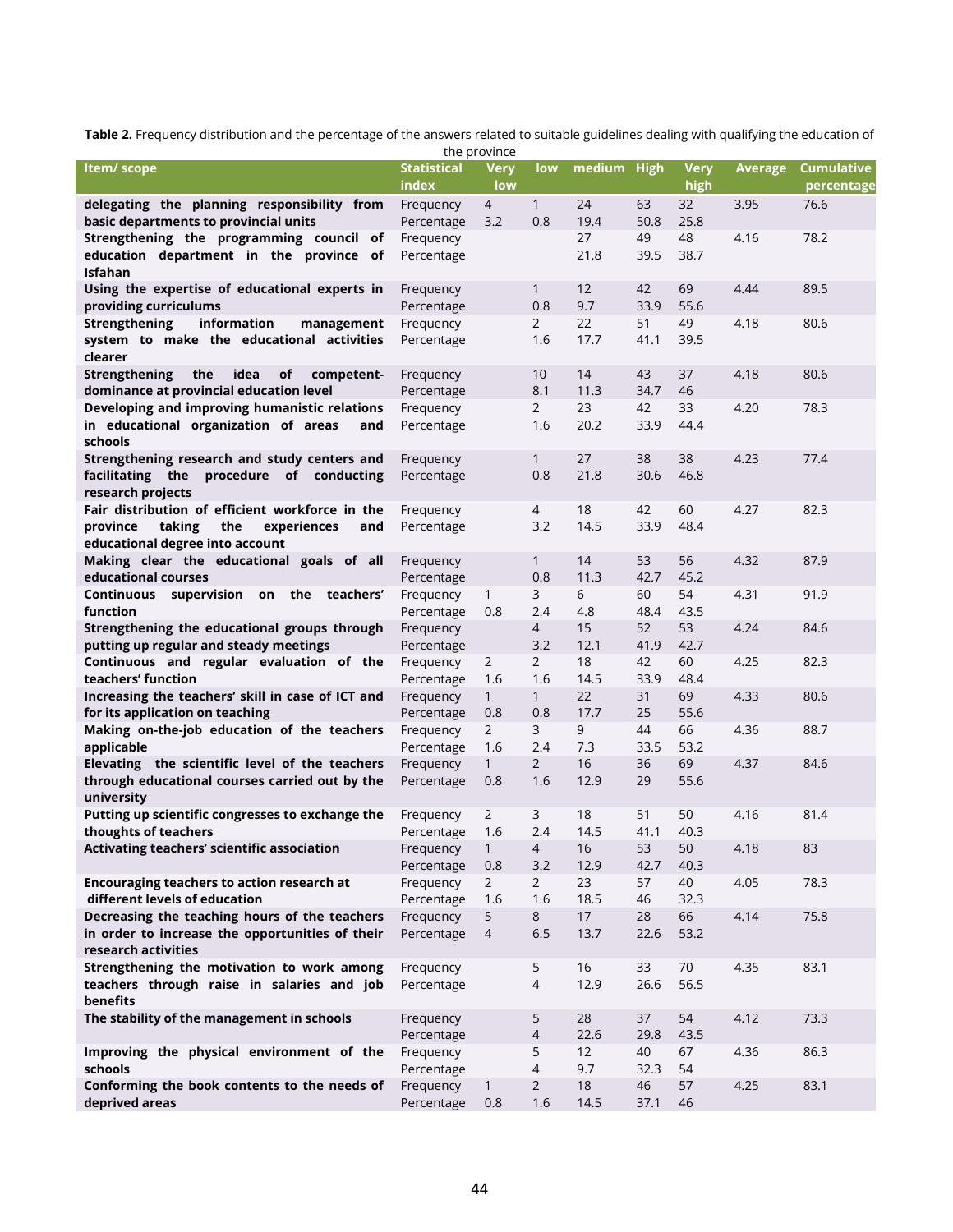| Making the book content appropriate for the<br>needs of the students                                                    | Frequency<br>Percentage | 4<br>3.2              | 13<br>10.5 | 43<br>34.7 | 64<br>51.6 | 4.34 | 86.3 |
|-------------------------------------------------------------------------------------------------------------------------|-------------------------|-----------------------|------------|------------|------------|------|------|
| The application of new methods of evaluating<br>which<br>educational<br>improvement<br>takes<br>creativity into account | Frequency<br>Percentage |                       | 16<br>12.9 | 39<br>31.5 | 69<br>55.6 | 4.42 | 87.1 |
| More use of problem solving teaching patterns,<br>group work and project in teaching and learning<br>process            | Frequency<br>Percentage | 2<br>1.6              | 16<br>12.9 | 37<br>29.8 | 69<br>55.6 | 4.39 | 85.4 |
| Creating suitable and merrymaking atmosphere<br>in the class                                                            | Frequency<br>Percentage | 3<br>2.4              | 11<br>8.9  | 35<br>28.2 | 75<br>60.5 | 4.46 | 88.7 |
| Strengthening educating life skills                                                                                     | Frequency<br>Percentage | $\overline{4}$<br>3.2 | 16<br>12.9 | 35<br>28.2 | 69<br>55.6 | 4.36 | 83.8 |
| elevating the publications quality specific for<br>students                                                             | Frequency<br>Percentage | 2<br>1.6              | 24<br>19.4 | 42<br>33.9 | 56<br>45.2 | 4.22 | 79.1 |

Considering the fact that the observed t has been significant at p≤05 level (table 3), there is a difference between qualifying guidelines to the education in present and ideal situation.

**Table 3.** The comparison between the mean scores of qualifying guidelines to the education in present and ideal

| situation                                        |                     |       |       |       |  |  |  |  |  |  |  |  |
|--------------------------------------------------|---------------------|-------|-------|-------|--|--|--|--|--|--|--|--|
| factor                                           | $\boldsymbol{\chi}$ |       |       |       |  |  |  |  |  |  |  |  |
| Qualifying education in the<br>present situation | 3.35                | 0.806 | 11.92 | 0.001 |  |  |  |  |  |  |  |  |
| Qualifying education in the<br>ideal situation   | 4.26                | 0.540 |       |       |  |  |  |  |  |  |  |  |

**The third research question:** What are the difference between the proposed guidelines in the present and ideal condition regarding demographic factors (educational degree, rank, working records and gender)?

The results of the study indicated that there is no difference between respondents' views according to demographic factors, rank, working records in case of present and ideal guidelines of qualifying education.

However there is difference between their views according to educational degree in case of present guidelines and gender regarding suitable guidelines of qualifying education. The results of table 4 indicate that the observed f (Analysis of Variance) is not significant at p≤05 level; therefore there is no difference between the managers, assistants, experts and principal experts in case of their views.

**Table 4.** The comparison between mean scores of present and ideal guidelines of qualifying education according to

|                                        |                                 |               | ~~~~~~        |               |                         |                |      |     |
|----------------------------------------|---------------------------------|---------------|---------------|---------------|-------------------------|----------------|------|-----|
| <b>Factor /rank</b>                    | <b>Manager and</b><br>assistant |               | <b>Expert</b> |               | <b>Principal expert</b> |                |      | D   |
|                                        |                                 | $\mathcal{X}$ |               | $\mathcal{X}$ |                         | $\overline{x}$ |      |     |
| <b>Qualifying education in present</b> | 0.43                            | 772           | 0.32          | 784           | 0.34                    | 871            | 178  | 837 |
| situation                              | 3                               | 0.0           | 3             | 0.0           | 3                       | 0.0            | 0.0  | 0.0 |
| Qualifying education in ideal          | 0.10                            | 339           | 0.32          | 604           | 0.28                    | 536            | 0.50 | 227 |
| situation                              | 4                               | 0.0           | 4             | 0.0           | 4                       | 0.0            |      | 0.0 |

position

According to findings of table 5 the observed f is not significant at p≤0.05 level; therefore there is no difference between the respondents' views according to working records.

Since the observed t is not significant at p≤0.05, (table 6) there is no difference between male and female respondents' views regarding present guidelines. However there is difference between male and female respondents' view in case ideal guidelines. In other words, from male respondents' viewpoint, the qualifying guidelines to the education are more than female respondents.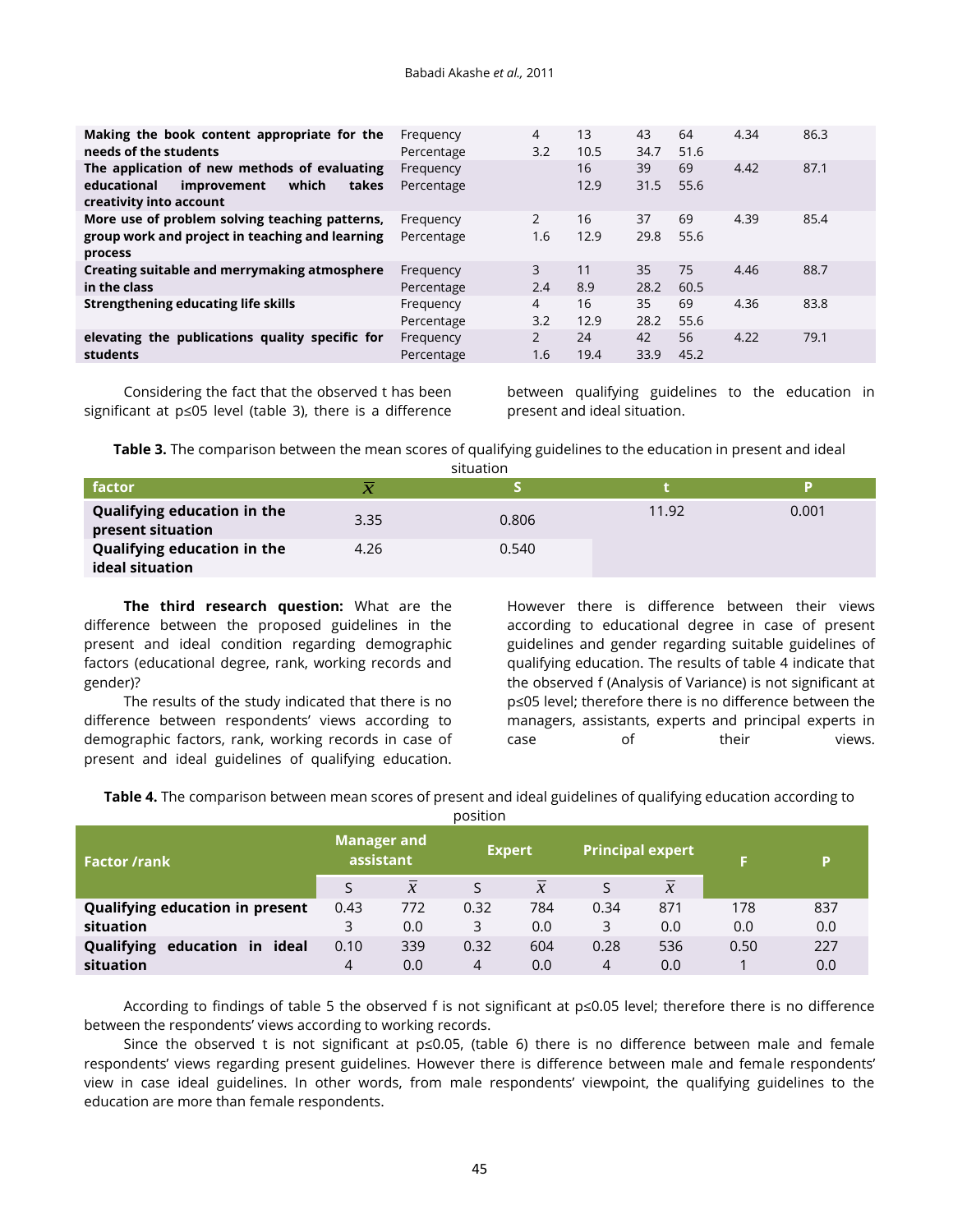**Table 5.** The comparison between the mean scores of present and ideal guidelines in qualifying education according to working records

| <b>Factor working</b>                              | <b>Less than 20</b><br><b>vears</b> |                | 21 to 25 years |                | More than 26<br><b>vears</b> |                | F     | P     |
|----------------------------------------------------|-------------------------------------|----------------|----------------|----------------|------------------------------|----------------|-------|-------|
| record                                             | S                                   | $\overline{x}$ | S              | $\overline{x}$ | S                            | $\overline{x}$ |       |       |
| Qualifying<br>education<br>in<br>present situation | 3.31                                | 0.834          | 3.45           | 0.816          | 3.21                         | 0.733          | 0.844 | 0.432 |
| Qualifying<br>education<br>in ideal<br>situation   | 4.20                                | 0.577          | 4.36           | 0.539          | 4.16                         | 0.448          | 1.658 | 0.195 |

**Table 6.** The comparison between the mean scores of present and ideal guidelines in qualifying education in case of gender

|                                                      |      | female         |      | <b>Male</b>    |       |       | 47   |       |
|------------------------------------------------------|------|----------------|------|----------------|-------|-------|------|-------|
| <b>Factor gender</b>                                 | S    | $\overline{x}$ | S    | $\overline{x}$ | F     | P     |      | P     |
| Qualifying<br>education<br>in<br>present situation   | 3.20 | 0.592          | 3.38 | 0.843          | 7.96  | 0.006 | 1.19 | 0.239 |
| Qualifying<br>education<br>ideal<br>in.<br>situation | 3.90 | 0.762          | 4.34 | 0.454          | 28.96 | 0.001 | 2.50 | 0.020 |

Since the observed t regarding qualifying education is significant at p≤0.05, (table 7) there is difference between the respondents' views regarding present guidelines according to educational degree. Moreover the results show that: the observed f has not been significant at p≤0.05, there is no difference between the respondents' views according to the degree regarding ideal guidelines.

**Table 7.** The comparison between the mean score of present and ideal guidelines in qualifying education in case of educational degree

|                                                                  | <b>Sophomore</b> |                | <b>BA</b> |                | <b>Postgraduate</b> |                |            | D     |
|------------------------------------------------------------------|------------------|----------------|-----------|----------------|---------------------|----------------|------------|-------|
| <b>Factor /degree</b>                                            |                  | $\overline{x}$ |           | $\overline{x}$ |                     | $\overline{x}$ |            |       |
| <b>Qualifying education</b><br>the<br>in<br>present<br>situation | 0.43<br>3        | 772<br>0.0     | 0.32<br>3 | 784<br>0.0     | 0.34<br>3           | 0.871          | 178<br>0.0 | 0.837 |
| <b>Qualifying education</b><br>in the ideal situation            | 0.10<br>4        | 339<br>0.0     | 0.32<br>4 | 604<br>0.0     | 0.28                | 0.536          | 0.50       | 0.227 |

According to the results of Tukey test (table 8) there is difference between graduated and postgraduated respondents' views. In other words,

according to graduated respondents, the present guidelines of qualifying education have been higher.

**Table 8.** The comparison between the mean scores of qualifying education according to educational degree

| Degree                        | $\blacksquare$ Mean difference $\blacksquare$ | <b>Significance level</b> |
|-------------------------------|-----------------------------------------------|---------------------------|
| $BA \rightarrow postgraduate$ | 0.494                                         | 0.011                     |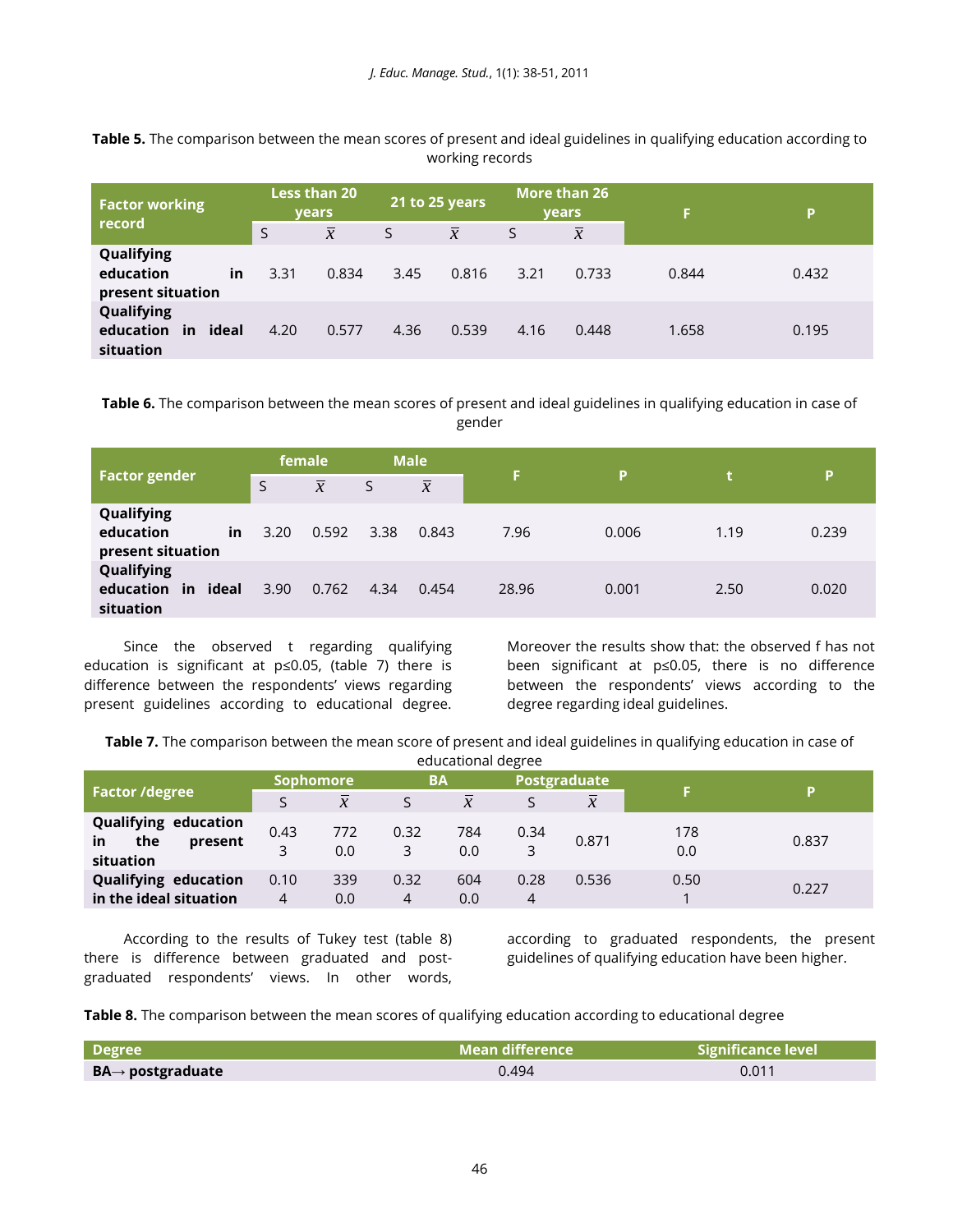The respondents have answered to open-ended questions according to the priorities of the following answers:

Open-ended question: what are ten important guidelines of qualifying education in the province of Isfahan?

85 persons from the statistical samples answered to the open-ended questions according to ten more important guidelines of qualifying education. The frequency distribution and the percentage of answering to open-ended questions related to first priority of ideal

guidelines in qualifying education indicated that 21.8% of the respondents have emphasized on the first item "delegating the planning responsibility from basic departments to provincial units" as the most important guideline of qualifying education. 12.9% have pointed out to the second item "using the expertise of the educational experts to create lesson programs" and 10.6% considered the third item "strengthening planning council of educational organization in the province of Isfahan" an important guideline in qualifying education (table 9).

| Table 9. Frequency distribution and the percentage of answering open-ended questions related to first priority of ideal |  |
|-------------------------------------------------------------------------------------------------------------------------|--|
| mujdelines for qualifying education                                                                                     |  |

| <b>Factor</b>        | salacillites for qualitying caacation.<br><b>Answer</b>                                                           | frequency      | percentage     |
|----------------------|-------------------------------------------------------------------------------------------------------------------|----------------|----------------|
| <b>Qualifying to</b> | 1. delegating the planning responsibility from basic<br>departments to provincial units                           | 18             | 21.18          |
|                      | 2. using educational expert's specialty in developing<br>curriculums                                              | 11             | 12.9           |
|                      | 3. strengthening planning council of educational<br>organization in the province of Isfahan                       | 9              | 10.58          |
|                      | 4. strengthening the idea of competent-dominance at<br>educational level in the province of Isfahan               | 9              | 10.58          |
|                      | 5. strengthening the activity motivation among teachers<br>through salary raise and job benefits                  | 6              | $\overline{7}$ |
|                      | 6. continuous supervision on the teachers' function                                                               | $\overline{4}$ | 4.7            |
|                      | 7. making the book contents suitable for the students'<br>needs                                                   | $\overline{4}$ | 4.7            |
|                      | 8. making the educational goals of all educational courses<br>clear                                               | 3              | 3.5            |
|                      | 9. increasing the teachers' skills in case of ICT to its<br>application in teaching                               | 3              | 3.5            |
|                      | 10. decreasing the teachers' teaching hours in order to<br>increase the opportunity for their research activities | 3              | 3.5            |
|                      | 11. developing and improving the humanistic relations in<br>educational organization, areas and schools           | 2              | 2.35           |
|                      | 12. improving physical environment of the schools                                                                 | $\overline{2}$ | 2.35           |

**Findings from the interview:** what are the proposed guidelines for qualifying education according to the interviewees' views?

In an interview carried out with 16 persons of the aimed society, their views regarding guidelines of qualifying education were taken. Investigating the answers of the interviewees proved that 50% of them assume the first item "improvement of the physical

environment of the schools" and 43.75% second item "strengthening the activity motivation among teachers through salary raise and job benefits" as the most important guidelines of qualifying education; further, 37.5% have pointed out to the third item "delegating the planning responsibility from basic departments to the provincial units" (table 10).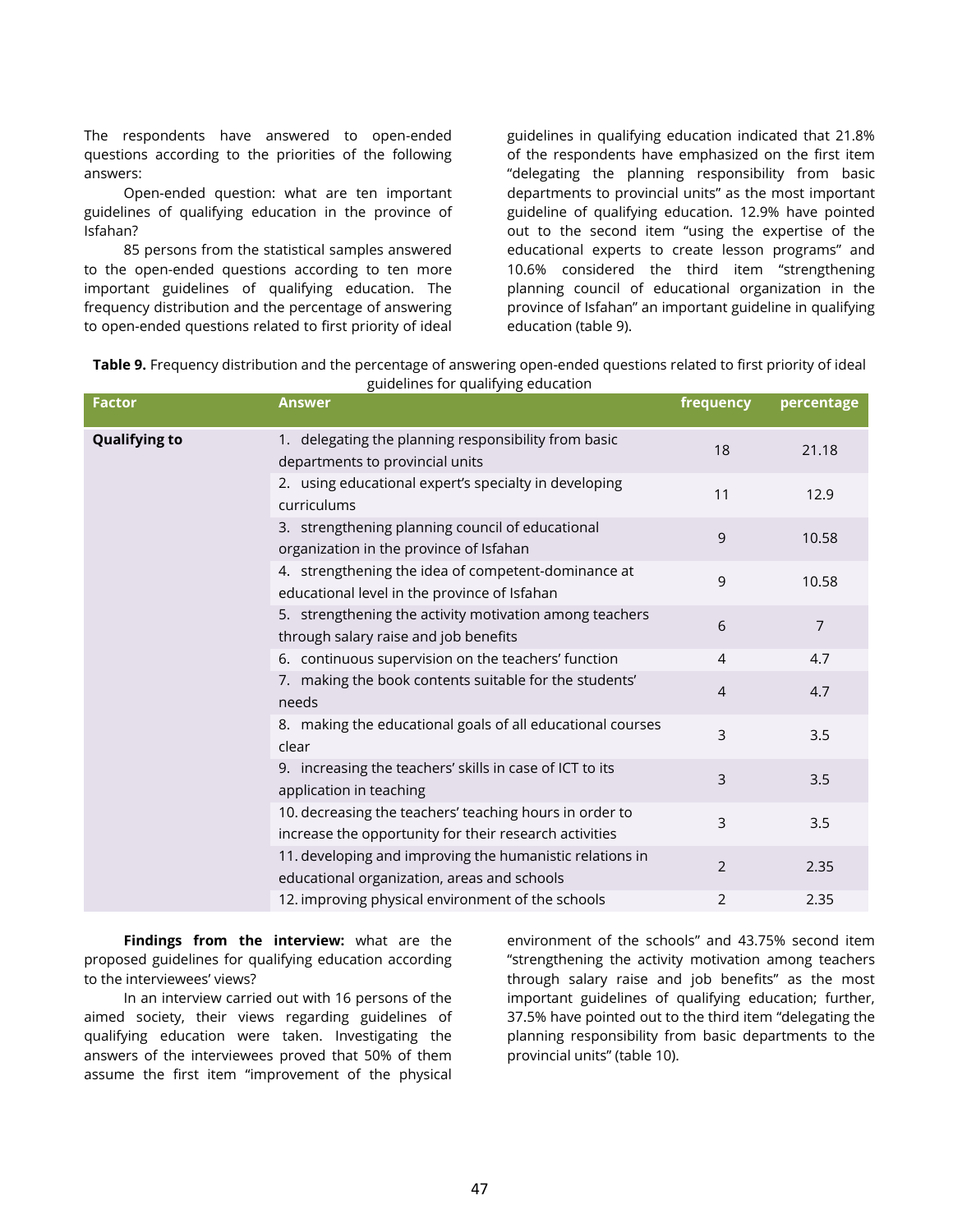**Table 10.** Distribution and the percentage of answering the interview's question regarding guidelines of qualifying education

| <b>Items</b>                                                                                                              | <b>Frequency</b> | Percentage |
|---------------------------------------------------------------------------------------------------------------------------|------------------|------------|
| 1. improving physical environment of the schools                                                                          | 50               | 8          |
| 2. strengthening the activity motivation among teachers through salary raise<br>and job benefits                          | 7                | .75<br>43  |
| 3. giving the planning responsibility from basic departments to provincial<br>units                                       | 6                | 37.5       |
| 4. more use of problem-solving teaching patterns, group work and project in<br>teaching and learning process              | 5                | 37.5       |
| 5. Strengthening the idea of competent-dominance at educational level of<br>the province                                  | 5                | .25<br>31  |
| 6. increasing the teachers' skills regarding ICT in order to its application in<br>teaching                               | 5                | .25<br>31  |
| 7. the application of new methods of the evaluation of educational<br>development which takes into account the innovation | 5                | .25<br>31  |
| using the expertise of the educational experts in developing curriculums<br>8.                                            | 4                | 25         |
| 9. making the teachers' on-the-job teaching applicative                                                                   | 4                | 25         |
| 10. increasing the scientific level of the teachers through teaching courses at<br>university                             | 4                | 25         |
| 11. putting up scientific congresses to exchange the thoughts of the teachers                                             | 4                | 25         |
| 12. strengthening the teaching life skills                                                                                | 4                | 25         |

## **DISCUSSION**

In order to investigate the research question "the proposed guidelines of qualifying education in two present and ideal situation in the province of Isfahan", after analyzing the results, the effect of these guidelines from the standpoint of managers, assistants, the principal experts and the experts of educational organization have been accentuated on. That is, the presented guidelines have been recognized to be effective more than average level for qualifying the education.

The results of the study proved that the highest cumulative percentage is for ideal guidelines off qualifying education related to the item "continuous supervision on the teachers' function". These findings are consistent with the studies carried out by Allemano (2004), Chapman et.al (2005), Tahir et.al (2005). These studies have emphasized continuous supervision on the teachers' function to render a reflection and as a motivation for the teacher and not a controlling device. A step can be taken to qualify the education by changing of teachers' attitude toward supervision as a device to render a reflection and to guide as well as reform traditional methods of evaluation and supervise the teachers' function.

The findings from the interview, open-ended and closed-ended questions indicated that "strengthening the idea of competent-dominance at educational level of the province" are appropriate guidelines to face the challenge of qualifying education. According to this result, the following results have been proposed:

1. improving the educational management through employing people with high management ability, being taught and applicable in different management posts in the school and department management posts

2. employing people with related expertise at educational level

3. choosing educational mangers and planners according to the ability and function file

4. strengthening skill and professional growth in educational cooperators through providing action research background

5. choosing the teachers according to scientific ability, research and articles

The findings from investigation of proposed guidelines in the ideal situation and interview indicated that "more use of problem-solving teaching patterns, group work and project in teaching and learning process" is effective in qualifying education. This finding is consistent with Wolff et.al (1994), Chapman et al.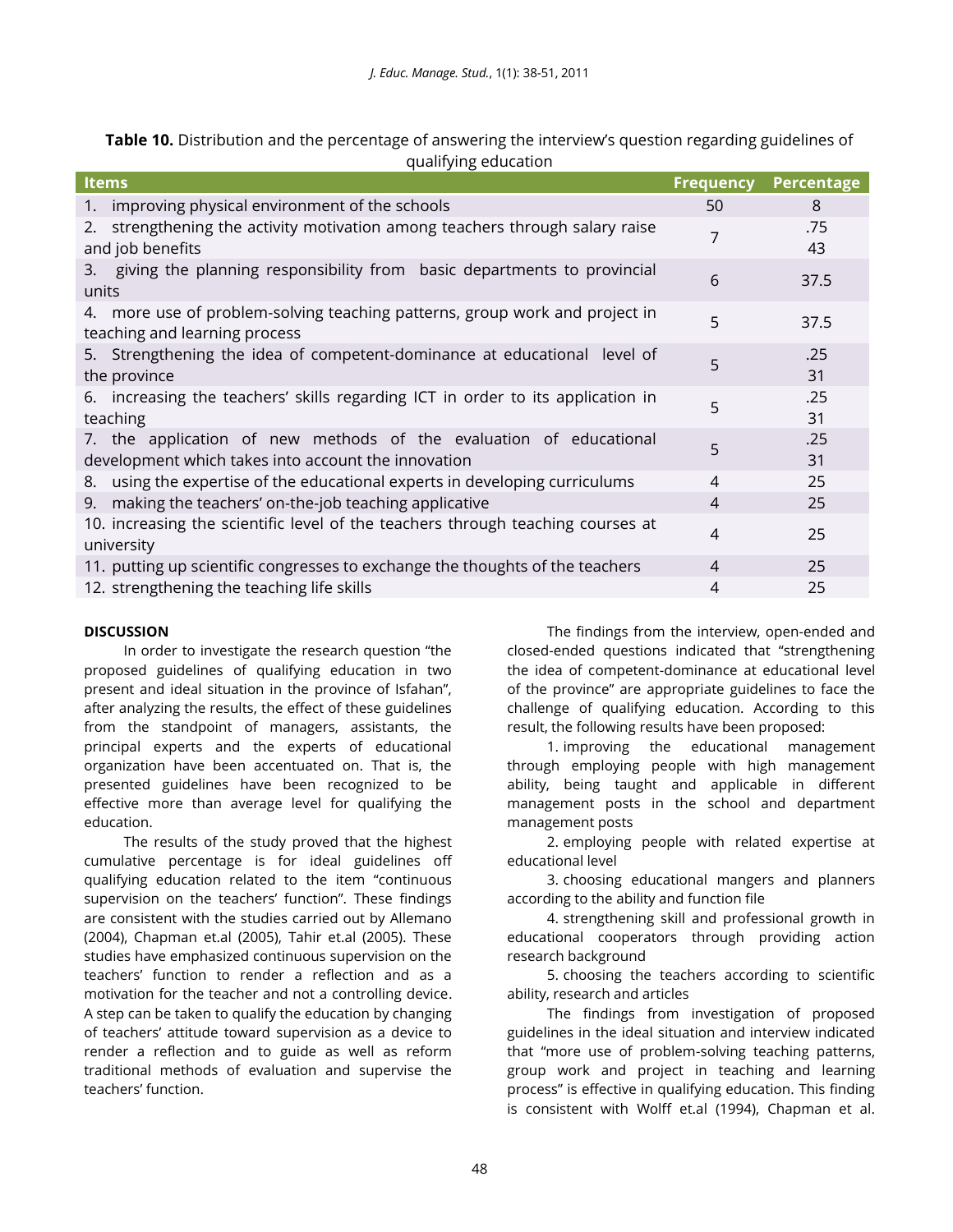(2005) and UNESCO (2005). The results of mentioned research state that applying new teaching techniques is effective in qualifying education. According to the existing findings the following suggestions can be proposed:

1. the change in attitudes of teaching cooperators regarding process-oriented and student-oriented teaching methods

2. investment and more attending to putting up teaching and professional workshops and to better application of new methods in order to informing

3. providing the needed preliminaries and equipments to use new teaching methods

4. Rendering before-the-job and on-the-job teaching regarding new patterns of teaching to the teachers.

One of the ideal guidelines of qualifying education is "strengthening the activity motivation among teachers through salary raise and job benefits". These findings are consistent with the studies conducted by Chapman et.al. (2005). The mentioned research points out to the teachers' low salary as an effective factor on quality and considers salary raise and satisfying their financial needs effective in increasing their job consent.

The results of the study showed that the guideline "improving the physical environment of the schools" is suitable for qualifying education. These findings are consistent with the studies carried out by Chapman & Harris. The results of the study indicate that taking standard teaching environment into account, equipping the schools with laboratory facilities and improving the school quality affects positively on teaching success as well as teaching output. It seems that through allocating more budget and resources to the schools accessing to the quality would be somehow possible.

The findings from the open-ended question showed that one of the most important qualifying guideline for education is "delegating planning responsibilities from basic departments to provincial units" which is in the same direction with the interview and closed-ended questionnaire. According to this finding the following suggestions have been proposed:

1. dividing the responsibility and delegating some affairs to lower levels of embassy, i.e. decentralization in some related activities to education

2. taking the views from the provincial units in making important decisions related to the province

3. school-orientation and giving decision authority to the schools regarding learning-teaching methods, lesson and educational

4. providing readiness in provincial principals for taking planning responsibilities through putting up workshops and expertise courses in education

5. continuous evaluation from the units function to improve activities and reaching to the goals

6. creating awareness and cognition of different cooperation methods in editing and performing the programs

7. facilitating the resources and the society's equipments identification for successful implementation of the programs

It seems that through trusting on the organization's members in accepting the responsibility and doing job responsibilities and strengthening the spirit of group and cooperative work at education level can make this guideline functional.

The results of the study included that "strengthening planning council of education in the province of Isfahan" is among important guidelines in the respondents' view. Through making the following affairs functional some steps can be taken to reach this goal:

1. creating positive relations in the organization

2. providing the background for cooperation and participation through exchanging reports and scientific activities

3. developing the research activities as a support for decision making in the organizations

4. increasing the relationship between decision makers, planners, managers, teachers and exchanging information

5. developing and improving humanistic relationship in the educational organization

6. continuous supervision and assessment of the performance of the planning council members of education

Through noticing to cumulative percentage related to the proposed guidelines in two present and ideal situations we understand there is a significant distance between the highest and the lowest cumulative percentage; that is, the guidelines in the ideal situation to qualify the education has been considered efficient; however, in the present situation they are less possible to be implemented. In the era of global competition, in spite of the existence of challenges and limits in other departments of educational system, regarding the importance and the role of qualified education in constant and pervasive development as well as the role of education in creating innovative, conscious and expert people, the educational system should undertake a qualified education. In order to access to the goal there should be more attention toward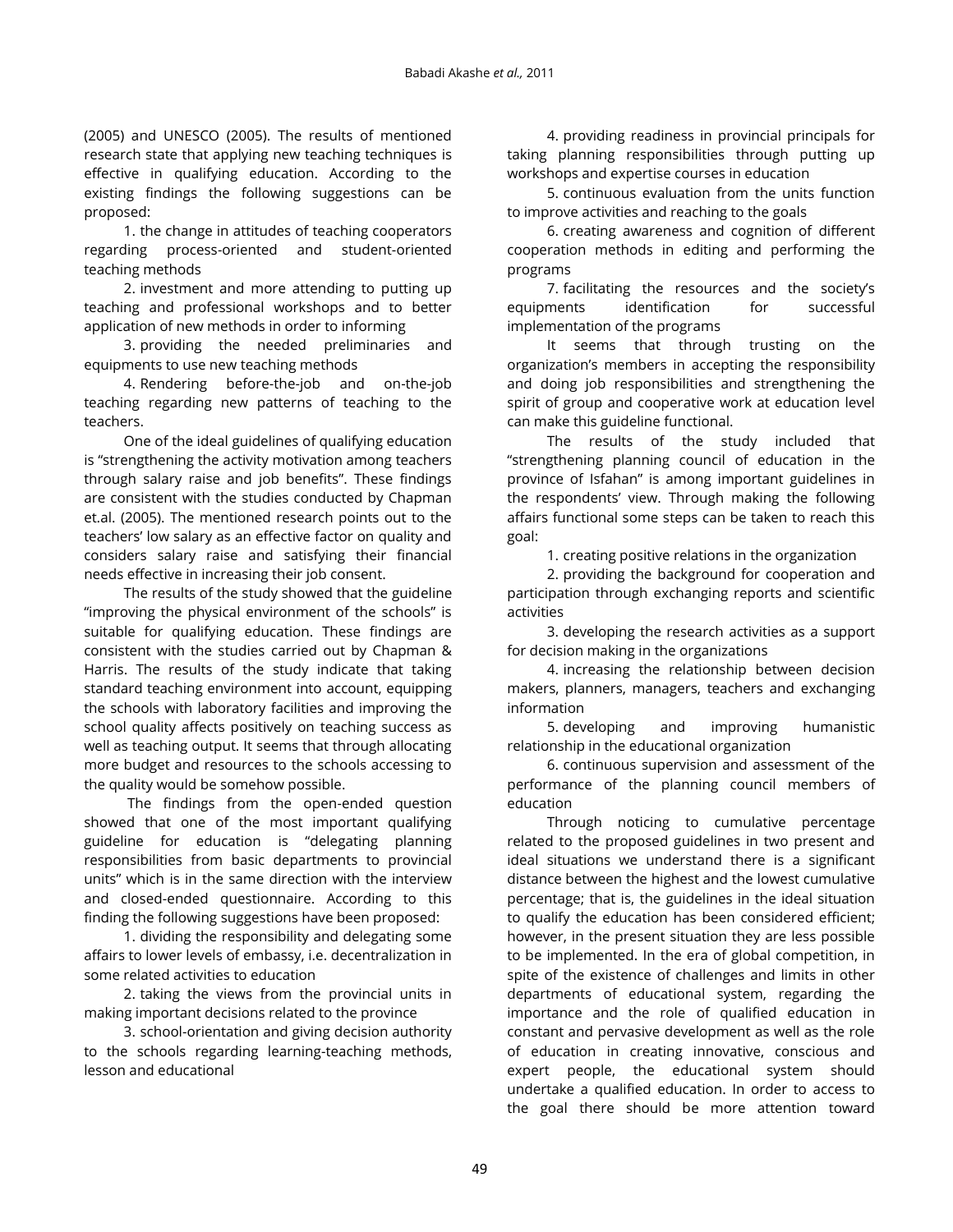proposed guidelines in the present situation so that the appropriate situation might be prepared to transmit from the present to ideal situation.

The results of the study indicated that there is no difference between the respondents' views according to demographic factors, working records and the rank regarding the proposed guidelines in two present and ideal situations of qualifying education. But there is a difference between their views according to educational degree in case of present guidelines of qualifying education and the gender in the ideal situation. In other words, from the standpoint of the respondents who have BA degree, there have been more proposed guidelines of qualifying education in the present situation. Moreover, from the viewpoint of male respondents, the proposed guidelines of qualifying in the ideal situation are more than the female respondents.

Since the results of the present research are the research statistical population (managers, assistants, the principle experts and experts in the province of Isfahan), interview instruments and the researchermade questionnaire and the applied analysis method, it should be acted out cautiously regarding generalizing the results of the research. The present study can be conducted via other statistical population, instruments and methods in other provinces to generalize the results.

## **REFERENCES**

- Ali, M. & Kumare, S. (2010). Implementation of Total Quality Management in Higher Education. Asia. Journal of Management, 2(1).
- Allemano, E. (2004). HIV/AIDS: A threat to educational quality in sub- Saharan Africa. Institute for educational planning.
- Asadi, Sh. (2004). Examining the attributes of applicable education. Amooze educational, research and training periodical. (23) 12-18.
- Azizi, N. (2000). The concept of quality and its improvement systems in education. Teaching and training periodical, (61) 24-39.
- Behari, S. (2009). Editorial quality concerns in education. [www.searchshard.com.](http://www.searchshard.com/)
- Brussels, The quality of teachers. (2006). Association for teacher education in Europe. Policy paper.
- Chapman, C. & Harris, A. (2004). Improving schools in difficult & challenging contexts: strategies for improvement. Educational Research, 46(3).
- Chapman, D. W. Weidman, J. Cohen, M. & Mercer, M. (2005). The search for quality: A five country study of national strategies to improve educational

quality in central Asia. International Journal of Educational Development, 514-530.

- Cheng, Y.C. (2003). Quality assurance in education: International, interface and future. http:// Emeraldinsight.com.11(4), 202-213.
- Dehkhoda, A. A. (1994). Dehkhoda dictionary. Tehran: Tehran University pub.7.
- Din, U.et al. (2010). Strength fir today & bright hope for tomorrow. Language in India.
- Emadzade, M. (2000). The economy of education. Isfahan: Jahad-e-Daneshgahi. 14.
- Eshaghian, M. (2003). Quality in teaching and training system. Amooze educational, research and training periodical. Esfahan educational organization. (19).
- Goodarzi, A. (2004). Qualified education "twenty first century phenomenon". Summary of the articles presented at national congress of education reform engineering.
- Harvey, L & Williams, J. (2010). Impact of quality assurance on student learning. 1995-2010.Paper presented in track 3 at the EAIR 32nd Annual Forum in Valencia, Spain 1 to 4 September.
- Heynemanan, S. (2004). International education quality. Economic of Education Review, (23) 452-441.
- Hoseini Sarvari, A.A. 1999. A brief look at the issue of quality in teaching and training. A series of theoretical-analytical articles (pp196-180). Shiraz: Shiraz University.
- IIEP Newsletter. (2000). improving school management: a promise and a challenge. 18 (4).
	- Jafari Harandi, R. (2004). Applicable education and its attributes. Amooze educational, research and training periodical, (23) 19-23.
- Lagrosen, S., Hashemia, R. & Leitner, M. (2004). Examination of the dimensions of quality of education. 12, 61-69.
- Naderi, E. & Seif Naraghi, M. (1999). Research methods and the manner of its evaluation in humanistic. Tehran: Badr.
- Newton, J. (2007). What is quality? European university association, Brussels.
- Ping, X. (2011). Practice and Research on "Speaking, Listening, Assessing" Activities of young University Teachers'.
- Salimi, M.H. (2003). Investigating the administration backgrounds and the condition of getting to evasive quality management in the educational organization of Isfahan. Isfahan educational office: research council.
- Tahir, G., Dahiru, N. & Modibbo, A. (2005). Improving the quality of nomadic education in Nigeria.